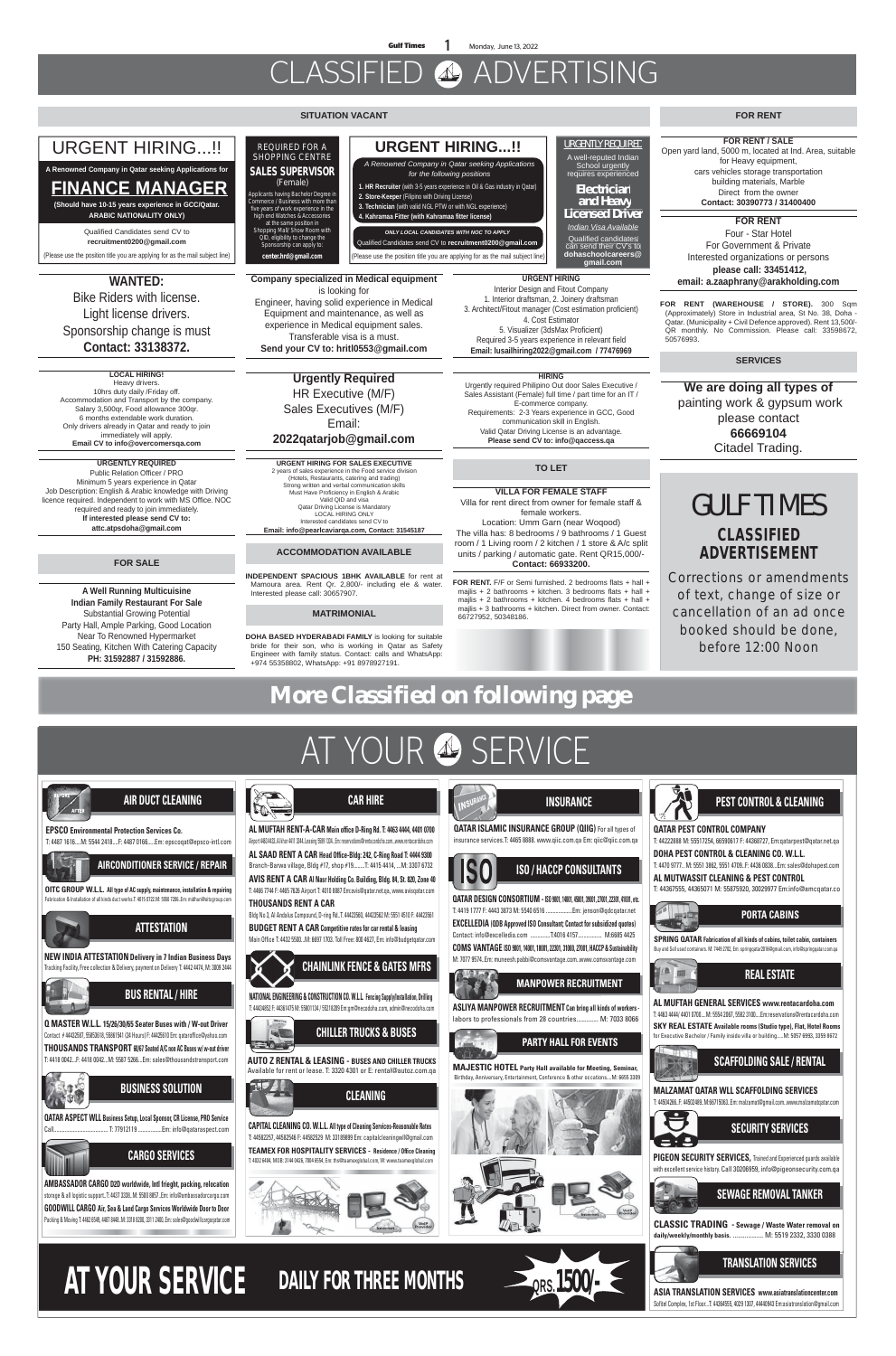# CLASSIFIED ADVERTISING

#### **SITUATION WANTED**

**SR MECHANICAL PROJECT ENGINEER** (PMP, MMUP grade B, CSWIP 3.1):More than 13 years of experience in Oil & Gas Engineering & EPIC / onshore projects, specialized in Industrial Services, Shutdowns, Turnarounds, Construction and maintenance of Static equipment & Pipelines. Contact: 30597057, Email: abnkud@gmail.com

**SNR QA/QC ENGINEER CSWIP3.2,BGAS –** 15 years of experience in IMS/Auditing/ Training/Materials /Steel / Welding/ Coating/ Piping/Structural/NDE/Test packages / Storage tank. Oil & Gas/Infrastructure/Structural Steel/EPC. BE Mechanical, CSWIP 3.2.2 Senior Welding Inspector, BGAS Gr. 2 Painting Inspector, MMUP/UPDA Gr. B ,Certified QMS Lead Auditor: ISO 9001:2015, IMS Internal Auditor. Looking for suitable vacancy. Contact: 33253824, email: suhaad.kb@gmail.com

- **ELECTRICAL / ELV ENGINEER.** MMUP / UPDA certified 6+ year's of experience in Doha looking for better opportunity. Contact Mob. 33121343, Email: ahmed.moharam1989@ gmail.com
- **CHIEF ACCOUNTANT / SENIOR ACCOUNTANT.** Over than 17 years experience in Qatar, expert in financial report, budgeting, cash flow, payroll A/R, AP, LC, LG, Reconciliation, Accounting software, can join immediately. Contact: 77953554, email: basselalkharfan@yahoo.com
- **SENIOR PLANNER/MANAGER BE,** MBA(PM),PMP, UPDA, 19 years planning experience in Middle East overall 25 years, Civil /MEP, Infra,Primavera, MSOffice, EOT claims. Available immediately on Secondment Visa. Contact Secondmentplanner01@gmail.com, Mob: 31120600.
- **SYSTEM/NETWORK ENGINEER** 10 years of Qatar experience in Switch, Router, Firewall, System Administration, Windows, Server and Active Directory, Azure & Office 365, Infrastructure Support etc... Residence Visa & License, NOC. Immediate joining. Contact: 74011903, email: afsal. pa@hotmail.com
- **MECHANICAL ENGINEER.** Indian Male- B.TECH Mechanical, 1 year experience in Piping, Welding, Fabrication, QA/QC, Certified ASNT NDT Level II. UPDA & Driving License in process. Looking for suitable position as Site Engineer/ Supervisor/QA QC Engineer/ Piping Engineer. Locally available to join immediately with QID, Transferable visa and NOC. Contact: 70649715, Email: itsmehashim7@gmail.com
- **SENIOR PLANNING ENGINEER.** Having 13-years of experience. 7 years in MEP for highrise, commercial buildings & airbase projects, 3 years in civil fit out projects and 3 years in Oil & Gas maintenance. Well experienced in Scheduling, Reporting and Monitoring. Transferable Visa with NOC, available to join immediately. Contact: 70439190, Email: shinto.thekkekkara@gmail.com

**INDIAN FEMALE,** Graduated in Business Administration. Looking for suitable entry level jobs in Accounts, HR & Admin categories. Specialized in Advance Excel and completed IBM skill development course. Currently available in Doha. Ready to join immediately. Contact Mob: 70781954, Email: archanajanan@gmail.com

**SENIOR ACCOUNTANT - SRI LANKA MALE** (B. Com), Having 17 years experience and Qatar 10 years . Budget, Forecasting, MIS, AP, AR, WPS, Bank reconciliation, analysing, and Auditing. Expert in MS Excel, QB, and Tally. Can join immediately with valid QID (NOC) and Driving licence. Contact: 77822174, email - faizal\_ayn@yahoo.com

**INSTRUMENTATION ENGINEER:** With oil & gas experience onshore/Offshore ready join immediately for projects commissioning construction or maintenance . With Qatar 8 years experience oil & gas H2S BOISET. Contact: 30307148,

email: kumarfm2022@gmail.com

**STORE KEEPER OR WAREHOUSE ASSISTANT** Indian 27 Years. Looking for A position as Store Keeper or Warehouse Assistant related. 3 years experience in Saudi Arabia as a Store Keeper Binzagr.co Food and Non Food I have completed Graduation speak English, Hindi and Arabic. Looking for suitable position and ready to join immediately with NOC and transferable visa. Mob: 70573898, Email: muhammed.subhan89@gmail.com

**PLANNING ENGINEER.** A dynamic professional with almost 14 years' experience in planning, scheduling and overall project control and claims management. Having broad experience in the construction industry spanning medium to large scale building and infrastructure projects and with proven knowledge on project planning and control, project reporting, project risk analysis, delay analysis and overall project management. Contact: 70587539, email: aa.sheriff@ outlook.com

**I'M WORKING IN QATAR 9 YEARS,** I'm industrial Eng. graduate. My experience Admin/back office work/secretary/ sales coordinate/sales associate/cashier/.skills Microsoft word, excel, written com, Problem solve, time management,multitasking, positive attitude and customer services, preparation doc. And handling payment. Contact: 70167027, email: floramie\_bargamento@yahoo.com

**ACCOUNTANT.** MBA in Finance 9 years experience in Qatar in Managing finance and accounts ,preparation of finalization of accounts, AR, AP, GL, Payroll, Banking LC, MIS reports,cash flow management,credit control with transferable visa and with Qatar Driving License. Mob : +974 70765950, Mail Id: deepakvedk@gmail.com

**DEBT/ CREDIT COLLECTION**, Credit Controller/Receivable Manager, Receivable accountant, Payable Accountant. 12 Yrs experience in Qatar & UAE ( FMCG, Construction, Freight Forwarding) with transferable Visa/NOC. SAP Knowledge &valid D/L. Can join immediately. Contact: 30586741 / 50078191, email: subashnair1718@gmail.com

**INDIAN FEMALE COUNSELLOR /** Psychologist / Psycho therapist having own visa with 4+ years experience. Dealing with Child/Student Counselling, Family Counselling , Marital Counselling, Abnormal Counselling and Personal Counselling using CBT, REBT, behaviour therapies, shaping and also gives remediation to the slow learners. Looking in the school/ colleges, corporate sector and hospitals. Contact: 30192528, email: rafatanwar8@gmail.com

**BIDS AND CONTRACTS ADMINISTRATOR /** Project Coordinator with more than 14 Years of experience in the GCC (out of which, 10 Years in Qatar), is looking for a suitable employment. Please contact mobile no. 33432370 or email: commercial.officer121683@gmail.com

**ADMINISTRATIVE ASSISTANT/RECEPTIONIST** with over 3 years of experience in Qatar, having attested degree in Mathematics with business, Diploma in Graphic design, ongoing Admin and secretarial course and Documents Controller with aconex. Looking for job opportunity in any reputable organisation. Ready to join immediately. Contact: 55480108, Email: maryadomah10@gmail.com

**HSE OFFICER** with over 5 years of experience in construction, high rise buildings and MEP. Having NEBOSH IGC1,2&3, IOSH MS, HABC L2 Fire safety, HABC L2 Emergency First Aid and other HSE certificates. Looking for job opportunity in any reputable organisation. Ready to join immediately. Contact: 77315414/33856616, Email: stephennyame1989@ gmail.com

**HSE MANAGER / DEPUTY HSE MANAGER** (GradIOSH). With over 13 years of experience across various industries including construction, road/infrastructure, facilities management, oil and gas. Holder of a Bachelor degree in Accounting, BSC Level 6 in OHS (awarded with merit), Nebosh IGC 123, CISRC U.K (scaffolding inspector) and other HSE certificates. Available to join a new organisation in 2 months. Contact: 70457212, email: t.nouta@yahoo.fr

> PLANNING ENGINEER: Proposal to work as freelancer to deliver Project Requirements as per "Clause14 Program of Works". Excellent in PRIMAVERA (P6) & MS office. Proficient in project baseline, scheduling, monitoring, progress updating, manpower histogram, s-curve, cash flow and EOT. Service fee is flexible and would be based on per task or monthly basis. Contact: 31416324, Email: rmrifkan5@gmail. com

**INDIAN FEMALE LOOKING FOR** the position of Civil Engineer/Quantity Surveyor/Estimator or admin jobs. Having 5years of experience in civil works,fit out,road works,infrastructure in Qatar. Qualification Bachelor's in Civil Engineering, Master's in Construction Engineering & Management. Software skills MS office, autocad, P6, stad pro. Valid Qatar ID under husband sponsorship and ready to join immediately. Contact: 77256591, email: rdithya@gmail. com

**ELECTRICAL / ELV ENGINEER,** Sri Lankan male, B.Sc (Hons) in Engineering degree holder with 5+ years of experience including GCC in Electrical power system & installation, ELV system, Site execution and supervision for residential and commercial buildings. Solid knowledge in power generation, transmission & distribution system. Eligible for UPDA exam. Available with valid QID. Contact: 30922265, email: arashfakahamed@gmail.com

**DOCUMENT CONTROLLER,** Indian Male, Bachelor Degree,15 years working experience in Qatar especially PWA Projects, excellent knowledge in Documentation and Administrative duties, proficiency in Aconex software & Ms office (word,excel,power point& outlook) transferable visa, looking for suitable jobs. Contact: +974 55246782, email: siraj.palloor@gmail.com

- **TIME KEEPER / HR ASSISTANT,** Indian male, 9+ years working experience in Qatar, excellent knowledge in Documentation and Administrative duties, proficiency in Portal software & MS office (Word, excel, power point & outlook). NOC available transferable visa, looking for suitable jobs. Contact: 50815503, email: wasim.jdu.dbg@ gmail.com
- **SENIOR PROCUREMENT OFFICER** with 16 years experience. Knowledge in import procedures with excellent negotiation skill. Transferable Visa with NOC. Can join immediately. Email: rvsbavin2004@gmail.com / mobile: 30708585, 30805297.

**B.TECH CIVIL WITH MMUP** having total 8 year experience 4 year in Qatar as QAQC inspector in building and roads infrastructure work. NOC available can join immediately. Contact mob:- 77626395, mail:- niyazahmed0321@gmail. com

**ACCOUNTING & FINANCE MANAGER**/ Chief Accountant Indian Male, MBA Finance + B.Com, 15yrs Exp (7yrs UAE+ 1yr Qatar), Finalisation, MIS Reports, Cash Flow, Budgeting, Costing, Auditing, Investment Mgt., Receivables, Payables, Inventory, Fixed Assets, WPS, GAAP & IFRS, Microsoft GP, ERP Horizons, Tally, MS Office, Transferable RP with NOC, Have Qatar Driving License, Ready to join immediately. Contact 30622840, vibinkjoseph@gmail.com

**ACCOUNTANT / SENIOR ACCOUNTANT:** Indian, Male graduate with 9+ years' experience in GCC. Currently working in one of the Reputed company in Qatar. Well versed in Accounting, Banking, Reporting, Budgeting, AP, AR & GL. Proficient in Auto line, Tally, Focus and Qualified SAP. Valid QID and Transferable Visa. Contact: +974 70951924, Email: jkinakool@gmail.com

**CIVIL ENGINEER:** Indian male having bachelor degree in civil engineering with skills of supervision, quantity surveying, AutoCad, Primavera. Excellent communication, coordination skills & experience in contracting field. Ready to join immediately. Contact: 974-66751511, Email: hishamismail7d@gmail.com

**WAREHOUSING & MARKETING EXECUTIVE** (Food Industry), Indian - 10 years of GCC experience with NOC & available for immediately joining. Specialized in ERP/ WMS/ MS Office . Also good experience in Multinational Brands frozen food distribution to Retail & HORECA. Added Arabic speaking skills. Kindly Call - 30497120, Email: newalljoseph3@gmail.com

**COMMISSIONING / COMPLETIONS** Coordinator/ Commissioning engineer. 21 years of experience in EPC engineering and oil and gas industry. Qualification M.tech, NOC available. Email: seenumact@yahoo.com, mob: 33460608.

**HVAC/MECHANICAL ENGINEER** with 3+ years experience as an HVAC Project Engineer with well-versed proficiency in HVAC/MEP, FitOut, AutoCAD Designing, BOQ Estimation, Procurement, Sales. Have Good Communication Skill, Project Management, CRM, Marketing & Product Knowledge. Immediately Joining with Transferable visa & NOC available. Contact: 77879251, Email: abdulrashid994@gmail.com

**QUANTITY SURVEYOR - SRI LANKAN MALE** with 4 years experience with pre&post contract(civil, fit out & infrastructure). Major roles in Quantity taking off, BOQ Preparation, Interim payment, Variation, Sub contract management & all other Cost related works Available with Transferable Visa with NOC. Ready to join immediately. Contact: 70980357, E-mail: safranqs97@gmail.com

**PROCUREMENT HEAD / MANAGER** with 15 years in the Management level and 22 years GCC experience both in international and local market. Constituent approach on tendering, sourcing, contract negotiation, purchasing and store. Experience in MEP, Civil & Instrumentation In Facility Management, Construction and Manufacturing. Transferable visa with NOC, Join immediately. Contact Tel# 77673017 / Email: shajikakkad@yahoo.com

**MALE NURSE QCHP LICENSED** with 9 years Experience in Qatar. Have worked with Hamad / phcc, Qatar Foundation projects, Major Ashghal Projects. Certified in ACLS, ILS, NEBOSH IGC, IOSH, TBOSIET, etc. I have Ashghal Approval, I have Qatar Driving License. Am looking for Site Nurse / Company Nurse Position. Am available to join immediately. Email: kingyeee2@yahoo.com / Mobile: 33820073.

**EXPERIENCED RETAIL ADVISOR.** Business Associate Degree & Reading CIM(UK) Level 07 with 6 Years Work experience in Retail/Telecom as Retail Sales Co-ordinator and Operation Analyst. Expert in Key client/Account Management, Customer Relationship and Experience. Residence Permit with NOC. Contact: 77876393, email: hijazahamed@outlook.com

- **MECHANICAL ENGINEER** with valid QID, NOC & driving license. I have 12 years of experience in the sector of MEP infrastructure, construction & Fit out with reputable clients, contractors and consultants in Qatar, Maldives and India. Technical expertise in supervision, quality assurance & control, field inspections and Testing & Commissioning. Please contact: 66925882 and Email: anishanand042022@ gmail.com
- **SEARCHING MANDOOB (PRO) /** Arabic English Translator/ Interpreter job. Total 9 years Experience 7 years Qatar and 2 years India. QID, Mandoob Card and Driving License are valid with company NOC, Arabic Graduate + Post Graduate Diploma in Media from central university in India and also Hafiz Holy Quran. Contact: 33346238, email: raunaqueimam1989@gmail.com

**ELECTRICAL ENGINEER/INSPECTOR** 13 year (11 Gcc Experience In MEP, Road & Infrastructure project, Qatar rail, highrise building, pumping station transferable visa /NOC can joint immediately. Contact: 70702504, email: svel86murugan@gmail.com

**COMPUTER OPERATOR /** Assistant Accountant/Admin Assistant. 3 Years of experience in accounting field and 3.5 Years As Computer Operator .Can handle up to finalization. Experience in accounts monthly closing, internal audit, receivable, payables, petty cash, bank reconciliations, inventory. Software skill QB,ERP, Tally. Transferable visa with NOC. Ready to join Immediately. Contact: 74707948, email: rashid3667@gmail.com

**CIVIL ENGINEER:** UPDA Certified Indian male having 10 years of experience in that 8 years in qatar. Including oil & gas experience as well looking for a suitable opportunity. Having Engineer Visa, NOC Available, ready to join immediate. Good Knowledge in all types of Civil works such as Construction, Waterproofing and Maintenance works. Having valid Qatar Driving licence as well. Contact: 30998330, email: praveenshenavit@gmail.com

**I AM A CERTIFIED PROFESSIONAL** lifting supervisor a LEEA member looking for vacancy as lifting supervisor. Contact: 70785041, email: xpinozasteve1@gmail.com

**PLANNING ENGINEER** (MSc UK, BTEC HND Civil Engineer UK, CIPM, MPM) having 9yrs experience and proficient in all facets of Pre-Contract & Post-Contract Stages expert in Client, Consultant & Contractor Sides in Contract Management, Scheduling, Monitoring & Controls, Delay & EOT Claims Analysis, expert in Primavera & MS Office Suite. Avail. to join immediately with NOC. Contact: 77677078, email: ishmaelchibuisi@gmail.com

**AN INDIAN FEMALE** who has hands on experience as an Office Administrator/Customer support /Councillor for 13 years can control and supervise the support system of the Organisation to facilitate its success is looking for opportunities. Good with English and Hindi languages .Can join immediately. NOC available. Email: pallavirshetty@ gmail.com / 66710086.

**QUANTITY SURVEYOR (SRI LANKAN MALE).** B.SC in QS & Diploma in Primavera. With 07 Years experience in Quantity Take off, Planning, Estimation, IPA, variations, Fitout Works & all other QS related works. Softwares Familiar with Ms office packages, AutoCAD, Primavera P6, SketchUp and revit, Can join immediately with QID & NOC. Contact: 33419785, Email: nmahsan@outlook.com **HR & ADMIN MANAGER.** Jordanian born in Qatar looking for work with MBA HR Management, 15 years of experience, recruitment, manpower planning & deployment, Managing cost control HR advisor and procedures, training,KPIS, accommodation & transportation management, employee relations, Qatar Labor Law, E-govt. Available with NOC. M: 55448277, E: tq.musleh@gmail.com **FINANCE MANAGER / CHIEF /** Senior Accountant – Chartered Accountant (Passed Finalist). Sri Lankan male with 13 years experience, 7 years in Qatar. Experience in Financial & Management Accounting, Taxation, Internal, External & ICV Auditing, Banking & Trade Finance, Insurance, Supply Chain mgt, Working Capital & Finance mgt, ERP - SAP, Oracle and Dynamic. With NOC – Can join immediately. Contact: 66118135, email: farhanzats@gmail. com

**SR. ELECTRICAL ENGINEER** (UPDA Grade-A) with 20 years experience in construction field, 10 years Gulf experience including 5 years in Qatar. Immediately available with NOC. Contact: 30696582, email: engryasirkhan@gmail. com

**CIVIL SITE ENGINEER/SUPERVISOR:** Indian male. Having 6 year work experience in high rise building construction. Have valid QID and driving license (transferable engineer visa), NOC available, knowledge in AutoCAD, 3ds max, revit and QTO. Available to join immediately. Mob: 50665954, e-mail: babzranny@gmail.com

**QUANTITY SURVEYOR:** Over 10 Years of experience in the Construction(ID & Fit-out work, Building, Landscaping, Road, and Infrastructure), Excellent knowledge of the IPC, IPA, PO, VO's, Material, Supplier, Subcon, contract, Procurement and Tender and very well versed in MS Office, Auto Cad, ERP, MS Project & Planswift 11, having a transferable visa with NOC. Contact: 50731578, Email: apm87siraj@gmail.com

**QUANTITY SURVEYOR,** Sri lankan (38), having 12 years experience include 10 years in Qatar with excellent knowledge of Civil & MEP Construction curriculums and pre, post contract. Quantity Surveying and Diploma in Civil & AutoCAD with MS office package as well as admirable knowledge of Preparing tender documents. Looking suitable work placement with working visa along with NOC. Tel: 66039339, email: fairooskhanf@gmail.com

**QAQC ENGINEER,** Architectural inspector, PM assistant, Indian female having B tech in civil engineering and PGD in interior designing. Having 6 years of experience (3 year GCC) in major projects in Qatar. Valid QID and Driving License Husband sponsorship. Contact number: 55121967, mail ID: adheena.ks@gmail.com

**DOCUMENT CONTROLLER /** Project Coordinator/Admin/ Office Engineer :- Filipino Male with more than 11 yrs experience in these field. Can joint immediately. Flexible with interview dates, NOC & Transferable Visa available. Contact: 66184055, Email: nawavid@gmail.com

**QUANTITY SURVEYOR -** Civil & Architectures. Srilankan Male, 09 years Qatar Experiences in All type Building Projects with Major Clients for Pre and Post Contracts. Expert in Quantity Take-Off, Monthly IPA, Sub Contractor PC, Variation Orders, Contract Administration & All commercial Duties. HND (QS), Familiar with Auto CAD, MS office, Design Review & Outlook, Immediately joining, I'd & Transferable NOC. Contact: 30662328, email: mohamedslqs@gmail.com

**ACCOUNTANT:** A graduate finance perfectional with good experience in accounting and Tally, Quick Books, can join immediately with NOC transferable Visa seeks suitable position. Contact: +974 30596188, Email: rahulmurali66@ gmail.com

**QUANTITY SURVEYOR:** Srilankan Male, with overall 5 years experience in Pre and Post Contract UAE&Srilanka (Civil,Fitout & High-Rise buildings).Major roles in Quantity taking off, BOQ preparation, interim payment,variation,Sub contract management,Procurement works and all other Cost related work. Available With Valid QID with NOC. Ready to join Immediately. Contact: 50184080, email: asfan974@gmail. com

**CHIEF ACCOUNTANT /** Senior Accountant / Accountant - Sri Lankan Male (BCom- Special,MSc in AFM,ACMA, MAAT,CPM,RPA,ACCA-UK Finalist, CA-SL-Finalist)with 11plus years of experience in the field of Accounting & Finance. Expertise in the areas of AR/AP/GL/Payroll and Financial statement preparation&Analysis.Well versed and expert with MS office/ERP-systems/ORACLE/SAP/Freightsystems. Available with transferable visa & NOC.Contact: 70993916, email: minsaf10@gmail.com

**SR. MECHANICAL QA/QC ENGINEER** (UPDA, PMP & Lead Auditor) with 14 years of QA/QC MEP experience in GCC.12 years in Qatar with reputable Main Contractors, Clients & Consultants in major Residential,Infrastructure & Military projects.Having handful experience in HVAC, Firefighting, Drainage, Plumbing,T&C and QCDD handover works. Have Qatar driving license. Can join Immediately with Transferable Visa & NOC. Contact Mob: 70075476, mail: sebinjp@ yahoo.co.in

**FINANCE / ACCOUNT / ADMIN MANAGER.** MBA holder 13 (10 Qatar) years experience in managing Admin & Accounts team independently. Expertise in business analyses, execution, recruitment & staffing, all accounts finalization, finance controlling, internal external audit, payroll, financial modeling, cash flow, risk management, project finance, bank facilities, financial statements and reports, budgetary and cost control. NOC available. Contact: 70335512, email: rikhas.mba@gmail.com

**A PROFICIENT 7 YEARS EXPERIENCE** Document controller accurate & efficient in preparation & management of document, looking for a reliable company to work with. Contact: 33919608, email: amuneke.lillian@gmail.com

**ACCOUNTANT / ADMINISTRATION** job wanted. B.com holder, Valid Qatar Driving License. Having 7 years Experience in GCC, 2 years in Oman Construction Company As an Accountant. Last 5 years in Qatar As an Accountant cum Administration. Having knowledge Tally Ms Office Excel,Word,Power Point & Traacs-Travel Accounts. Other Softwares will understand easily. Contact mob - 50213609, Email - younus850@gmail.com

**PLANNING ENGINEER:** MEng(UK) and Dip in PM using P6. Having 5+ years of experience in Scheduling, Project Monitoring, Delay Analysis, Claim Assessment, EOT in Infrastructure and high-rise Building projects. Proficient in Primavera P6 and Sound knowledge in AutoCAD, Etabs, Sap2000, Revit and MS Excel. Eligible to get UPDA. Ready to join immediately with NOC. Email - mufazmm@gmail.com / Contact - 66552177.

**HR & ADMINISTRATION MANAGER,** Indian male having

MBA and more than 15 years experience in Qatar, Oman & UAE, well versed in entire function of HR, Admin, Payroll Mgt., Policy, Facilitates, ISO certification, Recruitment, Office Mgt, Project set up and many more. Ready to join with NOC, Qatar D/L. Contact: 50525064, email: shibu. bhaskaran@gmail.com

**HSE MANAGER GRADIOSH** with 16 years of experience in manager position and total 29 years of work experience in HSES with Ashghal approval on RPD, Sewerage and building affairs. Experienced in high-rise building; Oil & Gas; Road, utilities & Infrastructure; Sewerage frameworks; Rail; Steel and wood working industry. Available to join immediately with NOC. Contact: 50301585, email: shajihse@gmail.com

**EXPERIENCED IN PROCUREMENT OPERATIONS** in Civil And Building Projects, sourcing suppliers locally and Internationally, Negotiations, Purchase order processing, terms and condition finalizing, coordinating material supply having worked with Samsung Engineering in Lusail infrastructure projects and Power Station. Ready to join. NOC available. Email: nabbabu@gmail.com / 55192594.

**ASHGHAL APPROVED H&S MANAGER** with over 17 years experience in construction: Infrastructures, roads & drainage and high rise buildings. With a Bsc, Lead Auditor ISO 45001, Level 6 Dip, IOSH MS, NEBOSH IGC, NEBOSH PSM, and other certifications. Contact: 50558744, email: cavictory1@ gmail.com

**HSE OFFICER** with 10 years experience in construction field. Have Diploma in Health and Safety, NEBOSH IGC, IOSH, Fire Fighting, First Aid & General Safety. Can join immediately. Contact: +974 70959504, Email: snahamed87@gmail.com

**PROCUREMENT PROFESSIONAL,** MBA-USA, UPDA GRADE B Engineer with 13Y Experience (11Y in Qatar) in Oil & Gas, EPCIC & FM Projects. Expertise in Team Building/Administration, Local/International Vendors, Vendor Selection, Negotiating, Procuring, Managing Subcontracts and Logistics etc. On RP, NOC available, Contact: 77570384, Email: mubkhan22@gmail.com

**ELECTRICAL DRAFTING** with over all more than 18 years GCC experience in electrical and ELV services. Shop drawings and schedule for high rise buildings. Having transferable work visa with valid license. Please contact Mob: 77009875, Email : manojka000@gmail.com

**MECHANICAL/REVIT MEP MODELER.** 16 Years GCC Experienced Preparations of HVAC, Plumbing and Fire Fighting shop drawings,MEP wall builders work,below rise floor coordination and sleeve,chilled plant room plan and sections, Red Mark, as-built drawings, Calculate the duct size, Grill, diffuser sizing ,Calculate the Chilled water pipe sizing, plumbing pipe size selection, Calculate HVAC Room CFM. Contact: 55515391, email: htbvkd@gmail.com

**Situation Wanted Contd. on following pages**

#### **Civil Engineer Indian 10 years of Qatar experience,**

UPDA certified. Specialized in fitout, structures, commercial and residential buildings and towers, good command in QS, supervision & managing, estimation and tendering. Proactive, energetic,ready to join immediately. NOC available.

**Contact +974 30939007, email: shaikfarhan25@gmail.com**